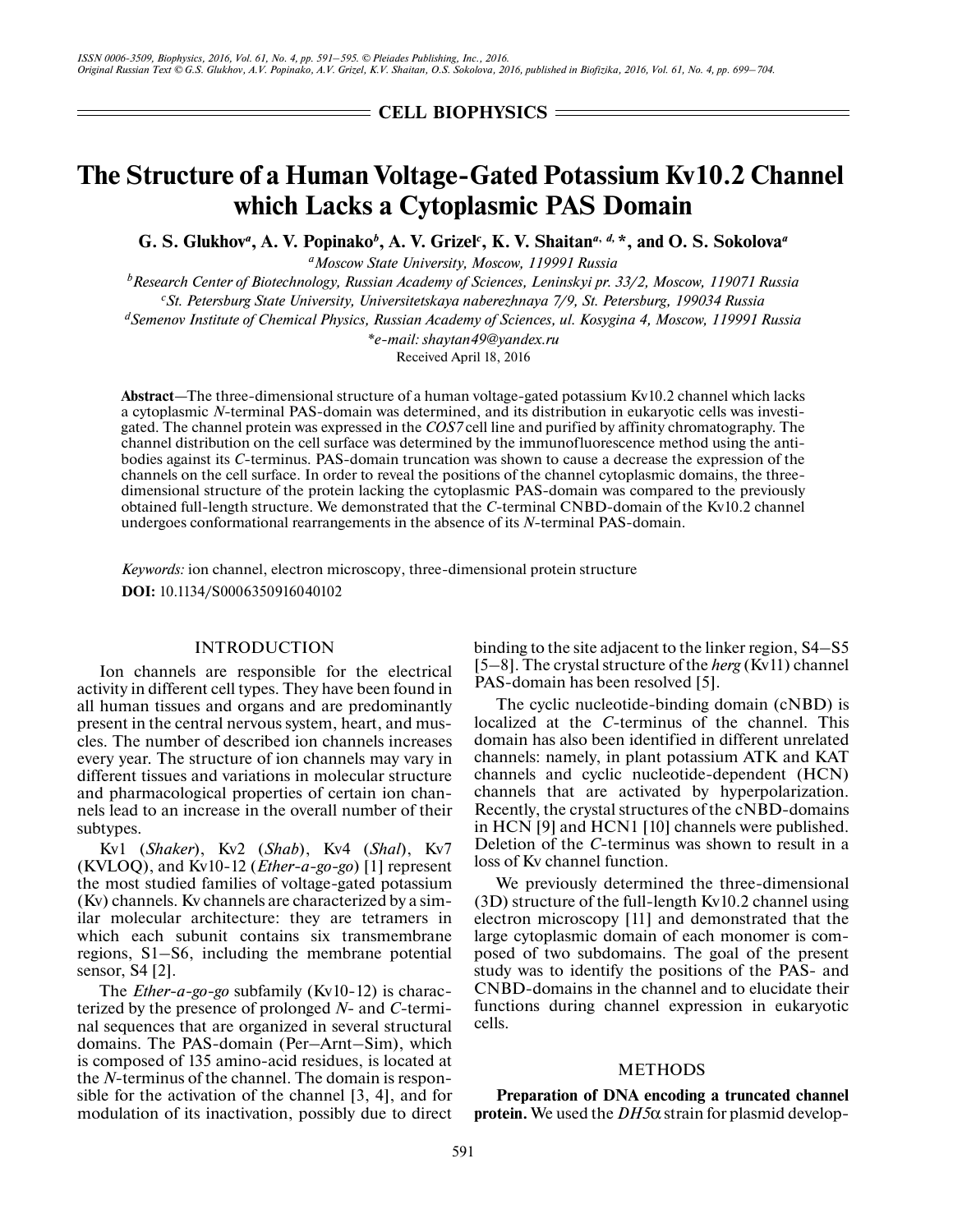ment. Isolation of plasmids for transient transfection of eukaryotic cells was carried out using the standard method of alkaline cell lysis [12]. The actual plasmid concentration for transformation was equal to 5– 9 μg/μL.

**Expression and purification of the truncated channel.** The eukaryotic *COS7* cell line was used for transient expression of the potassium Kv10.2ΔPAS channel. Cells were grown on Petri dishes in a DMEM high glucose medium (HyClone, United States) that contained 10% fetal bovine serum. Cells were transfected with pcDNA6 5V-his plasmids, which encode the Kv10.2 channel lacking the PAS-domain via electroporation on a Gene Pulser Xcell (BioRad, United States), in accordance with the manufacturer's instructions. The final plasmid concentration was 50 mg/mL.

After transfection, the cells were cultivated for 48 hours. The cells were then washed with cold phosphate buffer saline and treated by a lysis buffer (20 mМ HEPES, 2.5% CHAPS). All procedures were carried out on ice or at 4°C in the presence of protease inhibitors (Roche, Switzerland). Protein purification was carried out with the use of affinity chromatography on a BrCN-activated agarose coupled with anti-1D4 antibodies, as previously described [11]. Protein elution was performed with a 1D4 peptide (American-Peptide, United States) diluted to the concentration of 2 mg/mL. The channel protein concentration in a sample was determined by Western blotting with anti-1D4 antibodies (Abcam, Great Britain).

**Fluorescent microscopy.** After electroporation, the cells were grown on round 24-mm glass cover slips in six-well plates  $(1 \cdot 10^6 \text{ cells per well})$  for 22–24 h in 2 mL of DMEM high glucose medium containing 10% fetal bovine serum. 24 h after transfection, the culture medium was refreshed and the cells were incubated for an additional 24 h. The cells were fixed in 2% paraformaldehyde, and permeabilized with a 0.1% Triton X-100 solution. Anti-1D4 antibodies were used as primary antibodies, while secondary antibodies were labeled with AlexaFluor 488 (Abcam, Great Britain). The fluorescence signal was detected using an Axio Lab.A1 fluorescent microscope (Zeiss, Germany) equipped with a CCD camera (Nikon, Japan). Images were analyzed using the ImageJ software (https://imagej.nih.gov).

**Single particle electron microscopy.** 3 μL of purified channel protein was immediately put on electron microscopy grids coated with a carbon film, subjected to negative glow-discharging in an air atmosphere and stained on drops (40  $\mu$ L) of 1% uranyl acetate solution twice for 30 s each time.

Images of Kv10.2ΔPAS were obtained using a JEOL 2100 electron microscope (JEOL, Japan) under an accelerating voltage of 200 kV. The images were registered with a CCD camera (Gatan, United States) with a magnification of 40000 and a defocus of 1.4– 1.9 μm.

Selection of images of single channels was made in a semiautomatic manner using the BOXER software [13]. For this purpose, a  $64 \times 64$  pixel square that contained a channel projection was cut out of the electron microphotograph for each particle. In total, 4000 images of the Kv10.2ΔPAS channel were selected. Images were filtered of noise, normalized, centered, and then classified using the EMAN2 software [13]. Each class contained channel images with the same orientation. Their summation led to an increase of signal-to-noise ratio. An angular reconstruction was used to calculate the initial tertiary structure using best class-sum images, which included many aligned channel particles [14].

Next, the two-dimensional back-projections of the preliminary 3D reconstruction were obtained, each of which possesses the same orientation as the corresponding class used to calculate the 3D structure. This resulted in an identical number of back-projections and classes used for the reconstruction. The back projections were later used as new references for further particle alignment. Since four-fold symmetry of classsum averages was detected, this type of symmetry was used for the calculation of the final 3D structure.

**Homology-based modeling.** In order to analyze the 3D structure of the truncated channel, we used atomic models of single domains, obtained by homologybased modeling. The crystal structure of the bacterial cAMP-dependent MloK1 channel (the PDB accession number is 2KXL) was used as a template for the transmembrane domain. The SWISS-MODEL server was used for the identification of templates [15]. Amino-acid sequences were aligned using the T-COFFEE software [16]. Based on homologous amino-acid sequence alignments, models were constructed using the MODELER software [17]. Models of the tetrameric structure were constructed taking into account the symmetry matrix, using the UCSF Chimera software [18]. The parameters of the symmetry matrix in the pdb file of the model were chosen in accordance with homologous proteins. Fitting of the models was performed in the semi-automatic mode with the Situs software [19].

## RESULTS AND DISCUSSION

Voltage-gated potassium (Kv) channels represent an extremely widely distributed diverse group of proteins that perform important functions in animals, including humans. Kv channels may be considered as potential therapeutic targets for the treatment of a variety of diseases [20]. Presently, little is known about their quaternary structure due to difficulties in the preparation, purification, and crystallization of membrane proteins that possess large cytoplasmic regions. At the same time, structural data have primary signif-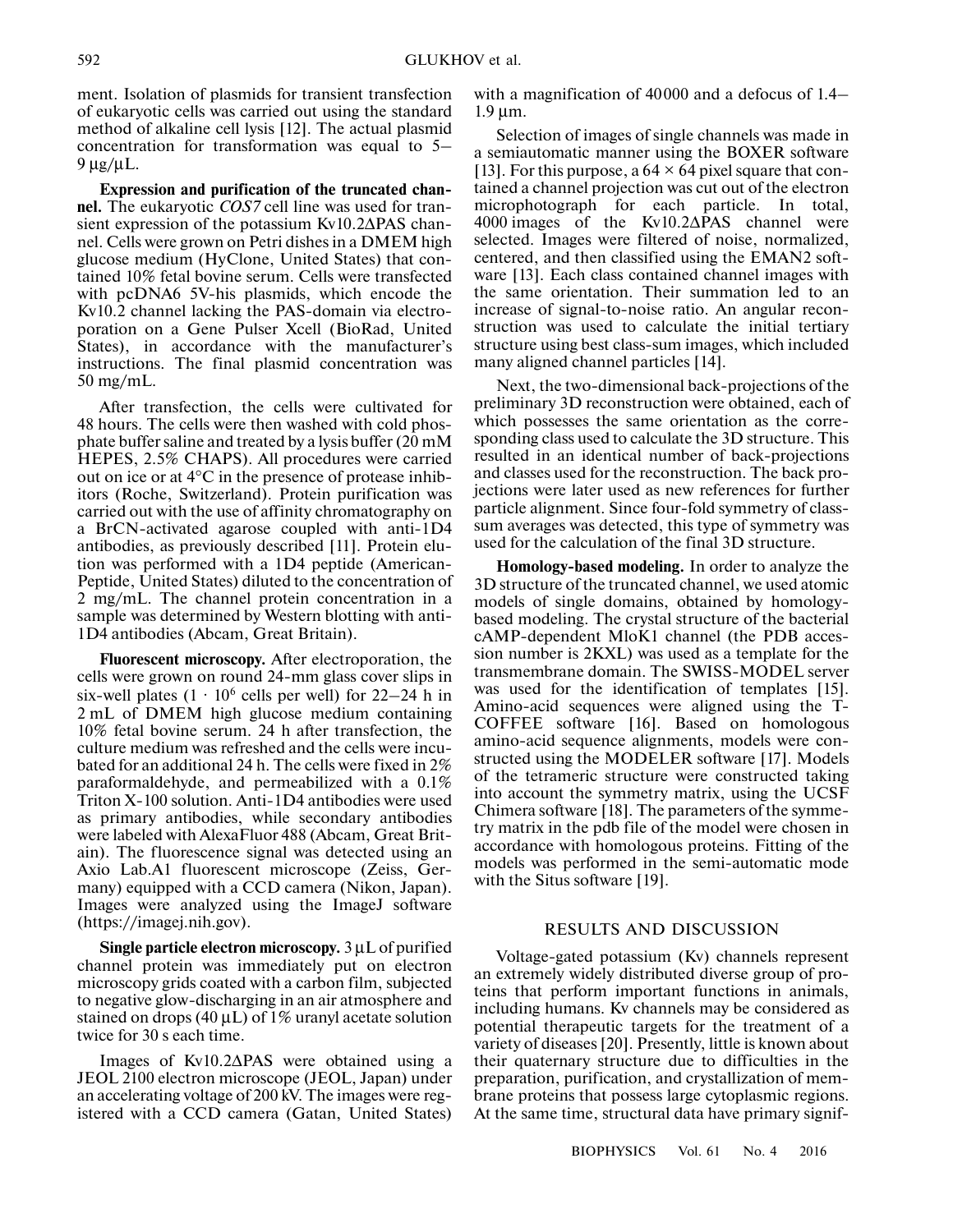

**Fig.1.** A schematic presentation of the Kv10.2 channel monomer. The following domains are indicated: PAS-domain, cNDBdomain, and the transmembrane region, whose segments are designated as S1 to S6.

icance for studying the mechanisms of channel functioning and activation and for de-novo drug design. The cytoplasmic parts of Kv-channels play an important role in regulation of the functioning of the entire molecule and provide major differences between channel families. The Kv10.2 channel is characterized by an especially large cytoplasmic part [11]. The polypeptide chain of its full-length α-subunit (Fig. 1) consists of 988 amino-acid residues with an approximate molecular weight of 120 kDa. The PAS-domain is composed of approximately 100 amino-acids (residues 31–132). The channel membrane part consists of six transmembrane segments, S1–S6, which are formed by residues from 144 to 550, while its *C*-terminus contains a CNBD domain that is formed by 118 amino-acid residues and, similarly to the *N*-terminal PAS-domain, is exposed to the cytoplasm.

The major function of Kv channels is the transfer of potassium ions across the cell membrane. Thus, in the cell, the newly synthesized channels should be delivered to the cytoplasmic membrane; this process is controlled by certain intracellular mechanisms [21]. Studies of the channels by fluorescent microscopy using labeled antibodies against the *C*-terminal 1D4 tag revealed that the voltage-gated Kv1.1 channel (*Shaker*) is expressed on the COS7 cell membrane at rather high densities. Figure 2а depicts a densitogram that shows that channels form multiple small clusters with diameters less than 0.5 μm. Additionally, there are multiple non-clustered channels in the membrane that form a dense background in the densitogram. These channels are active and perform their function to conduct potassium ions across the membrane, as we have previously shown [22, 23].

Kv10.2 channels form clusters in the cell membrane that are 0.5 to 1.0 μm in diameter (Fig. 2c). This is consistent with our data that were previously obtained [24] using labeled toxin. Unlike the fulllength channels, the truncated Kv10.2ΔPAS channel forms a small number of large (up to  $2 \mu m$  in diameter) clusters that are located at large distances from each other (Fig. 2b). The fluorescence signal was not detected between the clusters, indicating that PASdomain deletion caused the loss of the free active channels in the cell membrane.

It was previously suggested that the clusters are a deposit of inactive channels; they may dissipate into a great number of active channels as a result of decrease in the frequency of the action potential [25]. Thus, deletion of the cytoplasmic PAS-domain leads to inactivation of the channels by causing their clusterization. Furthermore, PAS-domain deletion may influence the transportation of the channel to the cell membrane.

As a result of the expression and purification procedures, a sufficient amount of purified Kv10.2ΔPAS protein was obtained; its structure was studied by single particle electron microscopy with negative staining. To determine the 3D structure of the channel using electron microscopy, the purified protein was put on a grid and stained with a 1% uranyl acetate aquatic solution, as described in the Methods section.

The 3D structure of the protein was obtained using electron microscopy and image processing at a resolution of 22 Å and is depicted in Fig. 3. The analysis of this structure revealed the presence of a transmembrane domain with dimensions of  $10 \times 10 \times 5$  nm and a cytoplasmic domain with dimensions of  $12 \times$  $12 \times 5$  nm.

Previously, we reported the 3D structure of the full-length Kv10.2 channel [11] and demonstrated the interactions between its cytoplasmic PAS- and CNBD-domains. We also showed the arrangement of CNBD-domains in the full-length channel to be different from their position in the crystal structure. In the present study, in order to determine the localization of the cytoplasmic domains, we obtained a structure of the channel lacking the PAS-domains. Since, unlike in the Kv1-4 channel families, the *N*-terminal PAS-domains of Kv10 channels do not perform the tetramerization function [5], removal of these domains did not cause disorders in the tetrameric structure of the channel and allowed purification of the protein with the use of the *C*-terminal affinity tag.

Comparison of the obtained 3D structure of the truncated Kv10.2ΔPAS channel (Fig. 3) to the full-length channel structure [11] revealed different localization of the cytoplasmic domains. Deletion of the *N*-terminal PAS-domain caused a shift of the cytoplasmic CNBD-domains to the channel periphery and alteration of the overall shape of the reconstruction. Docking of the CNBD-domain, obtained by homology modeling using the crystal structure of the HCN4 domain of the cAMP-dependent channel (PDB accession number 3OTF) into the truncated channel reconstruction demonstrated good agreement (Fig. 3). Unlike the full-length channel, cytoplasmic domains do not form a continuous 'belt' in the truncated channel. Separate domains in the truncated channel are linked via a central cavity localized on the channel symmetry axis. Previously, we observed a similar central density in the full-length channel

BIOPHYSICS Vol. 61 No. 4 2016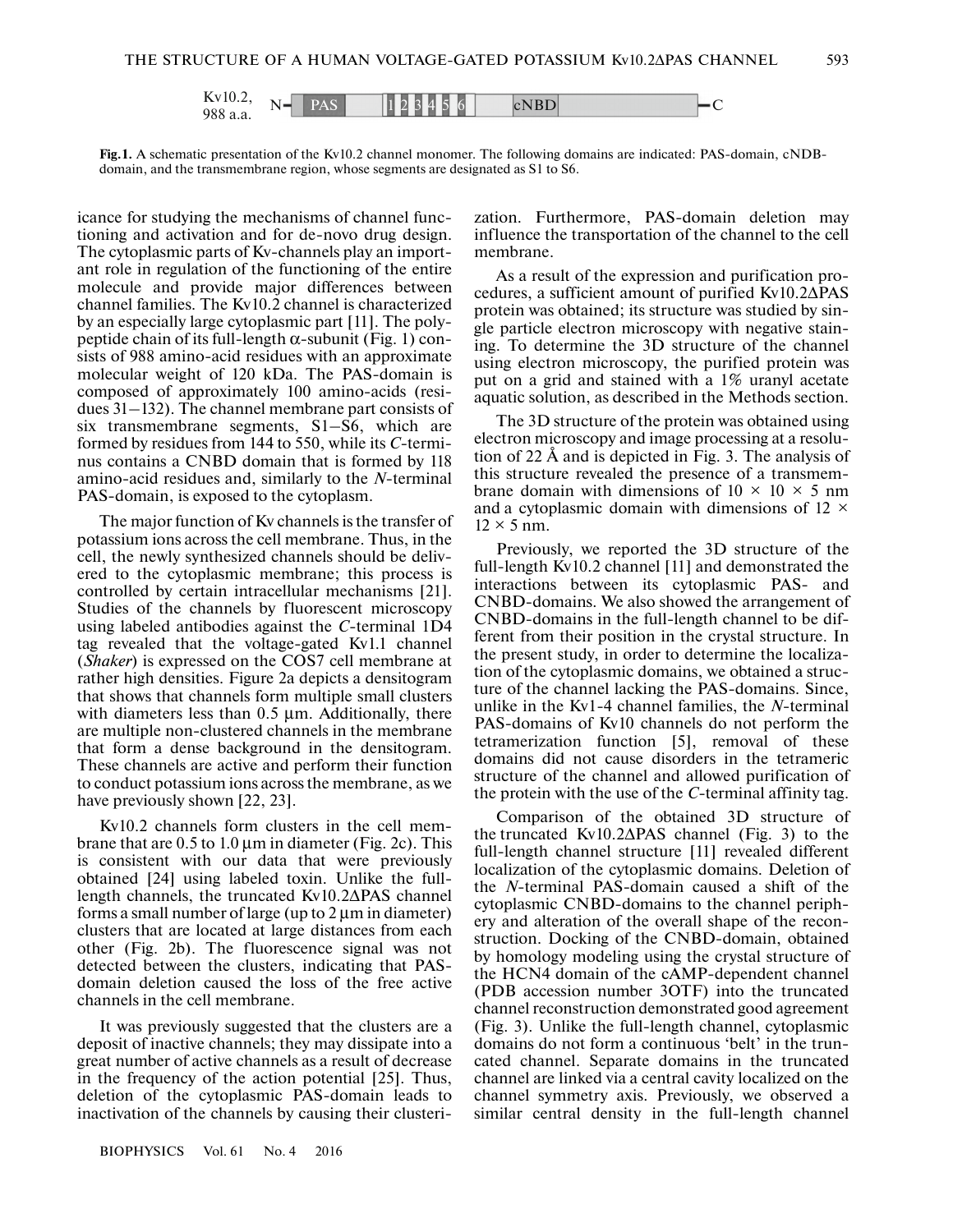

Fig. 2. The expression of ion channels in eukaryotic cells. The fluorescence images of channels labeled by antibodies against the *C*-terminal 1D4 tag (on the left). Intensity profiles are along the white line that crosses the image (on the right). (a) Kv1.1 channel (Shaker), (b) Kv10.2 channel, (c) Kv10.2ΔPAS channel. The scale bar is 10 μm.



**Fig. 3.** The interpretation of the tertiary structure of the Kv10.2ΔPAS channel by fitting the transmembrane domain model into the upper part of the channel reconstruction (dark grey) and cNBD-domains (light grey) within the cytoplasmic part of the reconstruction: (а) view from side, transmembrane domain (ТМ) and tetramerization domain (Т) are indicated; (b) view from the transmembrane domain, CNBD-domains are indicated. The scale bar is 10 nm.

BIOPHYSICS Vol. 61 No. 4 2016